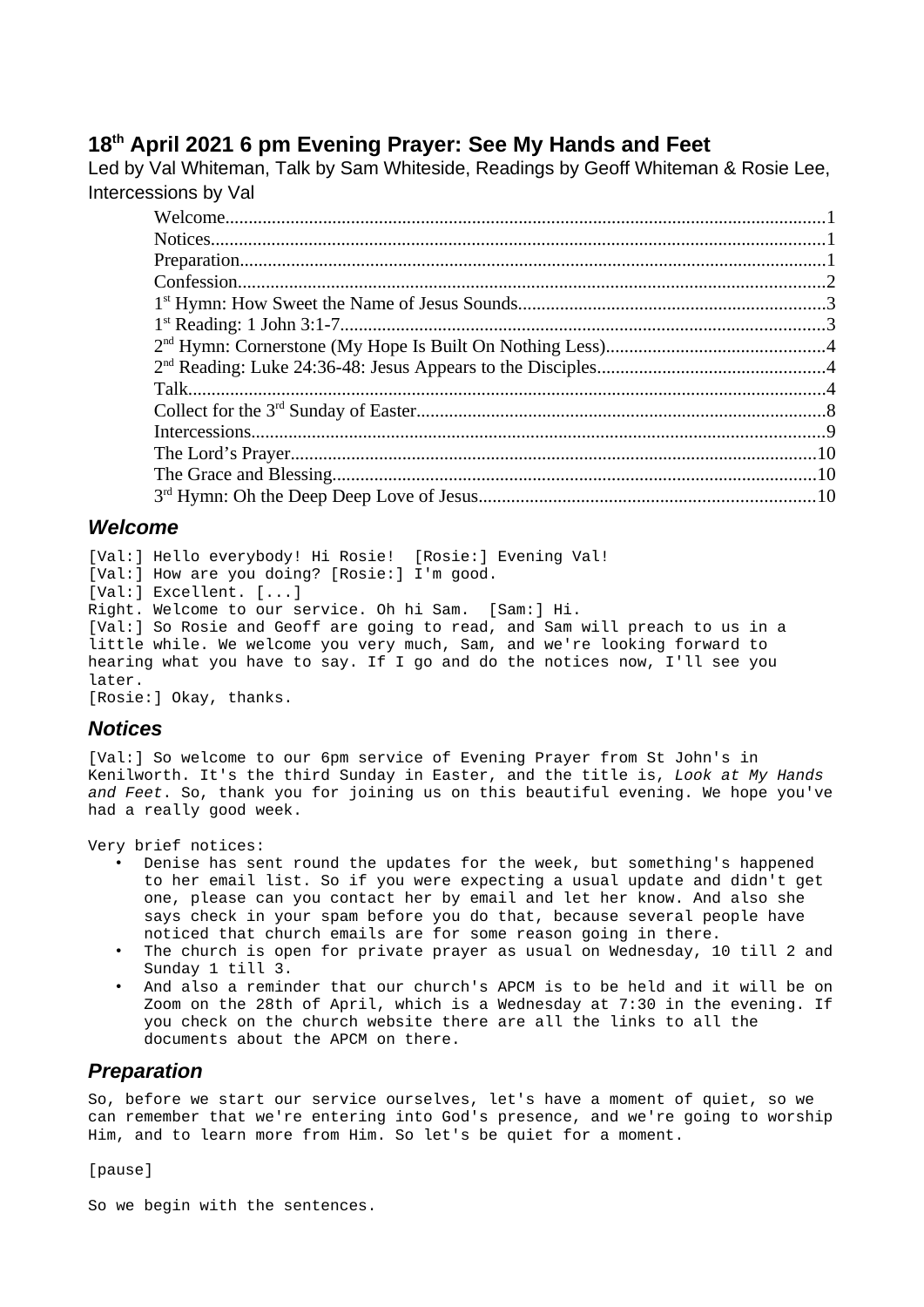The light and peace of Jesus Christ be with you

## *All* **and also with you.**

The glory of the Lord has risen upon us.

## *All* **Let us rejoice and sing God's praise for ever.**

We have come together in the name of Christ

to offer our praise and thanksgiving,

to hear and receive God's holy word,

to pray for the needs of the world,

and to seek the forgiveness of our sins,

that by the power of the Holy Spirit

we may give ourselves to the service of God.

# <span id="page-1-0"></span>*Confession*

So now we spend a little while remembering the things that we may have said, done or thought, which are displeasing to God, that our time where we have a time of confession.

### *All* **Most merciful God,**

**Father of our Lord Jesus Christ, we confess that we have sinned in thought, word and deed. We have not loved you with our whole heart. We have not loved our neighbours as ourselves. In your mercy forgive what we have been, help us to amend what we are, and direct what we shall be; that we may do justly, love mercy, and walk humbly with you, our God. Amen.**

## *Absolution*

May the God of love and power forgive us and free us from our sins, heal and strengthen us by his Spirit, and raise us to new life in Christ our Lord.

## *All* **Amen.**

## *Prayer of thanksgiving*

Blessed are you, sovereign God, our light and our salvation;

to you be glory and praise for ever.

You led your people to freedom

by a pillar of cloud by day and a pillar of fire by night.

May we who walk in the light of your presence

acclaim your Christ, rising victorious,

as he banishes all darkness from our hearts and minds.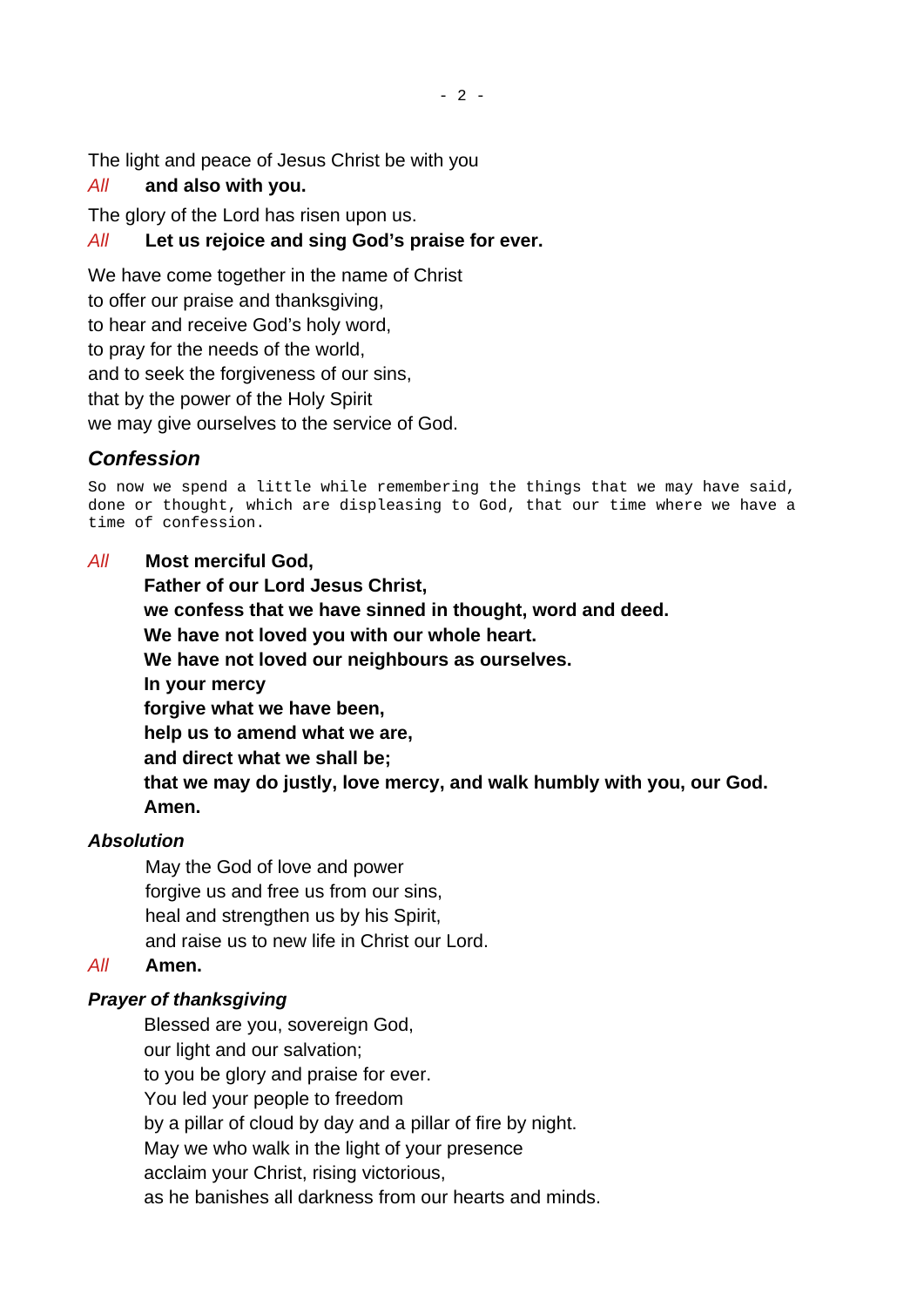- 3 -

Blessed be God, Father, Son and Holy Spirit:

## *All* **Blessed be God for ever.**

#### *Opening prayer*

The day is almost over, and the evening has come; let us pray with one heart and mind.

#### *Silence is kept.*

As our evening prayer rises before you, O God, so may your Spirit come down upon us to set us free to sing your praise for ever and ever.

#### *All* **Amen***.*

### <span id="page-2-1"></span>*1 st Hymn: How Sweet the Name of Jesus Sounds*

- 1. How sweet the name of Jesus sounds In a believer's ear! It soothes his sorrow, heals his wounds, And drives away his fear. It makes the wounded spirit whole And calms the troubled breast; 'Tis manna to the hungry soul, And to the weary, rest, And to the weary, rest.
- 2. Dear Name! the Rock on which I build; My shield and hiding-place; My never-failing treasury, filled With boundless stores of grace. Jesus, my Saviour, Shepherd, Friend, My Prophet, Priest, and King, My Lord, my Life, my Way, my End, Accept the praise I bring. Accept the praise I bring.
- 3. Weak is the effort of my heart, And cold my warmest thought; But when I see Thee as Thou art, I'll praise Thee as I ought. Till then I would Thy love proclaim With every fleeting breath; And may the music of Thy name Refresh my soul in death! Refresh my soul in death!

### <span id="page-2-0"></span>*1 st Reading: 1 John 3:1-7*

1 See what great love the Father has lavished on us, that we should be called children of God! And that is what we are! The reason the world does not know us is that it did not know him. 2 Dear friends, now we are children of God, and what we will be has not yet been made known. But we know that when Christ appears, we shall be like him, for we shall see him as he is. 3 All who have this hope in him purify themselves, just as he is pure.

4 Everyone who sins breaks the law; in fact, sin is lawlessness. 5 But you know that he appeared so that he might take away our sins. And in him is no sin. 6 No one who lives in him keeps on sinning. No one who continues to sin has either seen him or known him.

7 Dear children, do not let anyone lead you astray. The one who does what is right is righteous, just as he is righteous.

This is the Word of the Lord **Thanks be to God**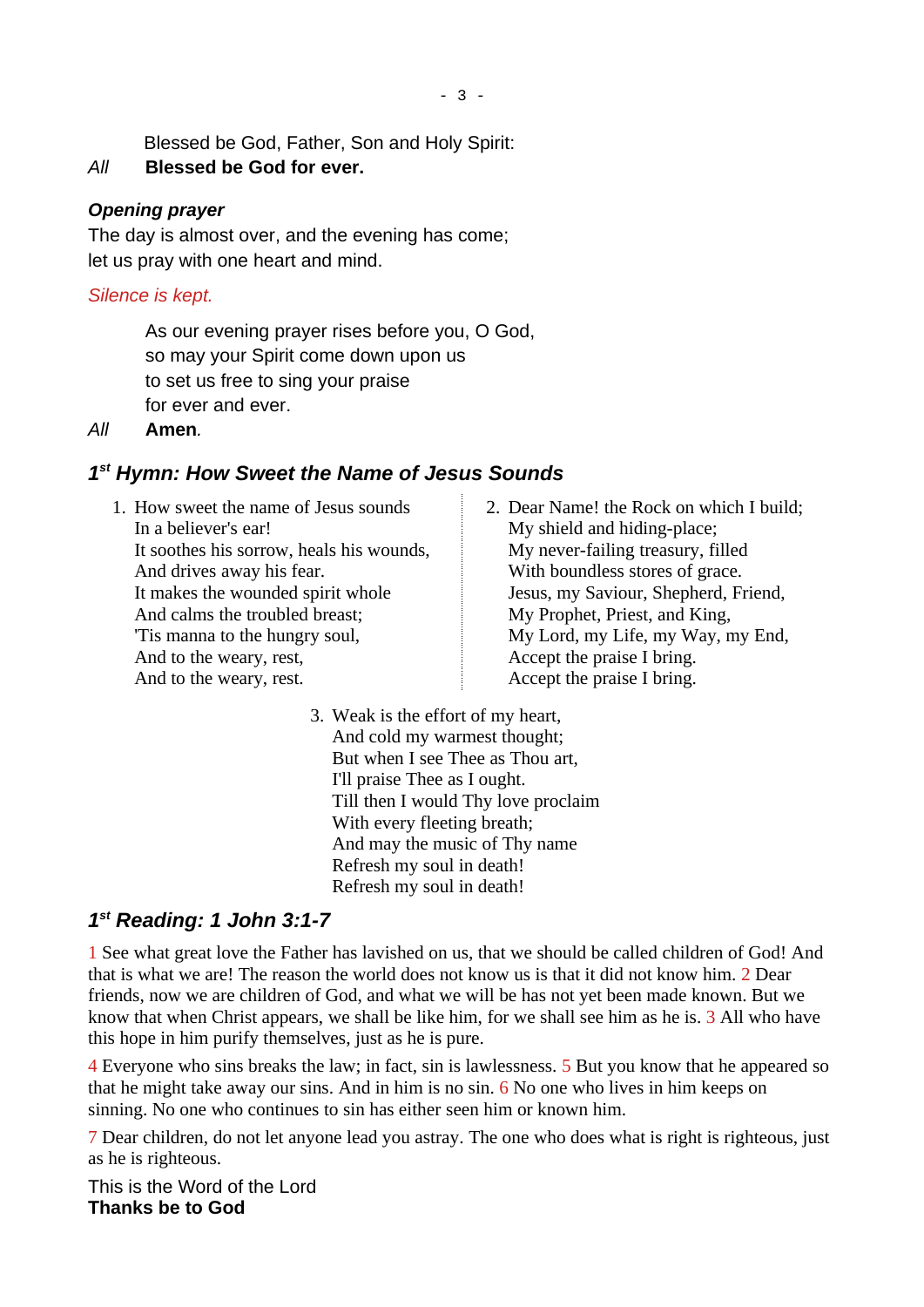## <span id="page-3-2"></span>*2 nd Hymn: Cornerstone (My Hope Is Built On Nothing Less)*

1. My hope is built on nothing less Than Jesus' blood and righteousness I dare not trust the sweetest frame But wholly trust in Jesus' name.

*Repeat Verse 1*

*Chorus:*

*Christ alone, Cornerstone Weak made strong, in the Saviour's love Through the storm He is Lord, Lord of all* 

2. When darkness seems to hide His face I rest on His unchanging grace. In every high and stormy gale My anchor holds within the veil.

*Chorus*

3. When He shall come with trumpets' sound Oh, may I then in Him be found, Dressed in His righteousness alone, Faultless, stand before the throne.

*Chorus*

# <span id="page-3-1"></span>*2 nd Reading: Luke 24:36-48: Jesus Appears to the Disciples*

36 While they were still talking about this, Jesus himself stood among them and said to them, "Peace be with you."

37 They were startled and frightened, thinking they saw a ghost. 38 He said to them, "Why are you troubled, and why do doubts rise in your minds? 39 Look at my hands and my feet. It is I myself! Touch me and see; a ghost does not have flesh and bones, as you see I have."

40 When he had said this, he showed them his hands and feet. 41 And while they still did not believe it because of joy and amazement, he asked them, "Do you have anything here to eat?" 42 They gave him a piece of broiled fish, 43 and he took it and ate it in their presence.

44 He said to them, "This is what I told you while I was still with you: Everything must be fulfilled that is written about me in the Law of Moses, the Prophets and the Psalms."

45 Then he opened their minds so they could understand the Scriptures. 46 He told them, "This is what is written: The Messiah will suffer and rise from the dead on the third day, 47 and repentance for the forgiveness of sins will be preached in his name to all nations, beginning at Jerusalem. 48 You are witnesses of these things.

#### This is the Word of our Lord **Thanks be to God**

## <span id="page-3-0"></span>*Talk*

```
[Rosie Lee:]
I'd like to introduce Sam now, who's going to do our sermon for this evening.
Hi Sam. 
[Sam Whiteside:] 
Hello. 
[Rosie:]
   Before Sam does his sermon. I'm just going to pray for Sam. Dear Father God,
   we thank You for the gift of Your Word this evening. And as Sam comes to 
   talk to us about Your Word, help us to think about these things. Open our 
   hearts to the Lord, and our minds, to hear You. Bless Sam, we pray, in 
   Jesus' name. Amen. 
   [Sam:]
   Amen.
```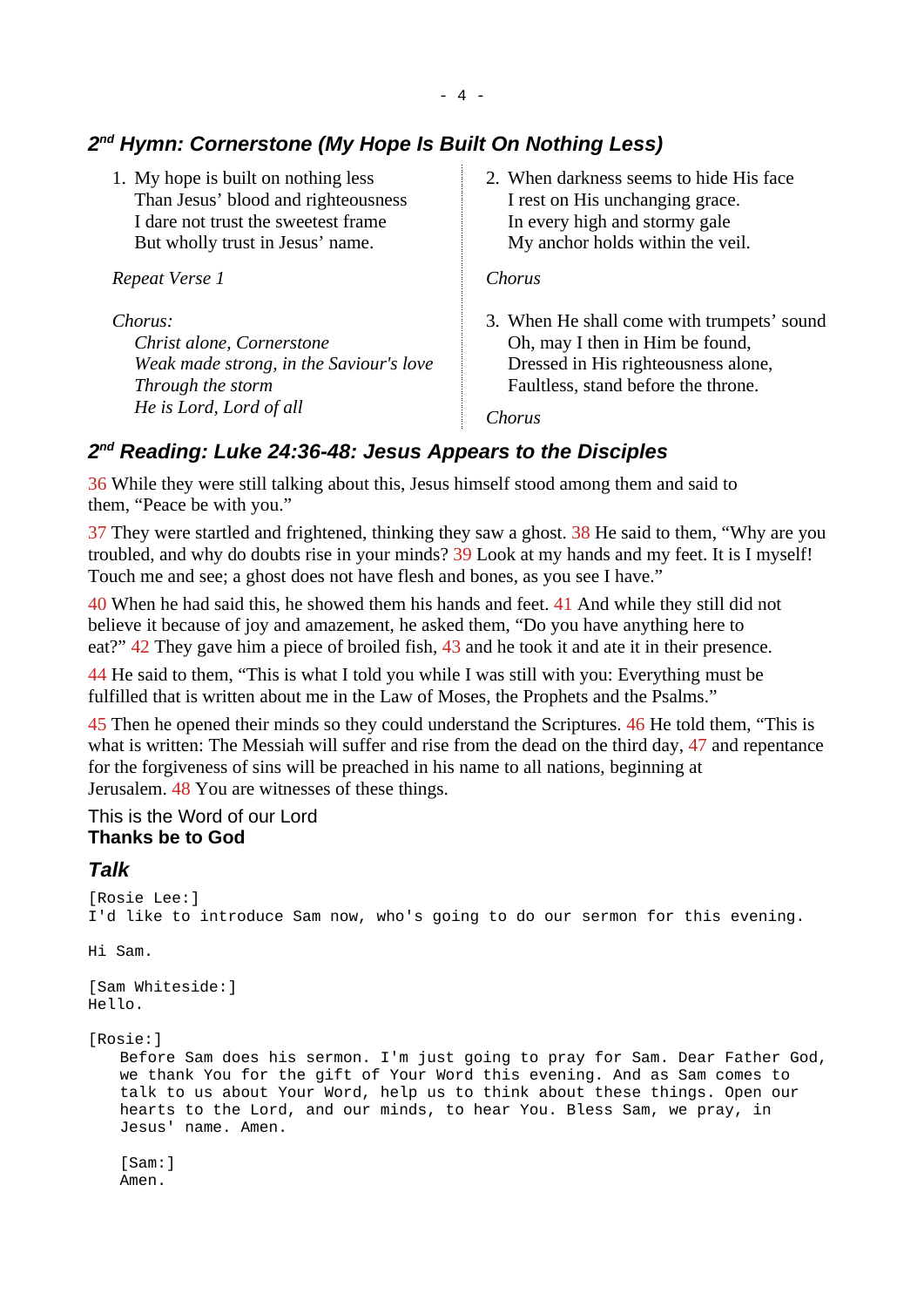Thank you Rosie. Thank you. Our subject tonight is 'Look at My Hands and My Feet'. These are the words of Jesus.

I wonder, have you ever thought about some of the stories that go on? One of the stories that was told recently was of a man who went along to his doctors, because he had burnt his ears. And the doctor said, "How did you do that?" and he said, "Well I was ironing, and somebody phoned me – the phone rang. And I put the iron up, of course, and burnt my ears." He said, "But how did you burn the other ear?" He said, "He rang back!" And, you know, when we think about what Jesus is saying to us tonight, we can think about that saying too, about, "someone was talking about you and your ears were burning!"

"Look at My hands and feet," Jesus said. Is He talking about you tonight? Is He talking to you? And I want to begin by sharing with you about the appearances of Jesus after His resurrection. First was Mary Magdalene. Then there was Mary the mother of James and Salome. There was Peter. There was the two going to Emmaus. There were the gathered disciples recorded in Mark 16 and John 20, and in our reading tonight, in Luke 24. There were, of course, others, including the disciples, again a week later. The disciples at the Sea of Tiberias: how could we forget that! The 500 brothers, the 11+ and others on the mountain. James of course, referred to in 1 Corinthians 15 and verse 7, and the disciples before Jesus' ascension; and you could add Paul on the Damascus Road. But that probably wasn't a bodily experience – well it certainly wasn't, it was a light.

And for our thoughts tonight, I'm going to concentrate on Jesus' appearance about midway through that list. It starts, or we start, tonight at Luke 24 and verse 36.

#### While they were still talking about this

God's Word says. What was it that they were talking about? They were talking about, "How is it true that the Lord has risen and has appeared to Simon," and of course, the story of the two disciples on the way to Emmaus. And then, when Jesus broke the bread. But why were they talking about these things? Some were excited. But some had doubts. We know they had doubts, because Jesus said,

#### "why do doubts rise in your minds?"

Luke 24:38. And the other thought is that Jesus stood *with* them. That's very important. Jesus stood among them, or He stood with them, and His greeting was also important:

#### "Peace be with you."

He said. Notice that He didn't admonish them for running away, or even Peter for denying Him. He ministered them with a blessing. "Peace be with you," He said. He didn't admonish them, He didn't criticise them, He ministered to them with a blessing, "Peace be with you." Notice also that Luke records in Acts 10 and verse 41,

He was not seen by all the people, but by witnesses whom God had already chosen

It was important that people who witnessed were those who were there during Jesus' ministry, first-hand witnesses.

You know, doubts can really lead, actually, to new levels of faith. Their leader had been killed. The bottom had dropped out of their world. "Was it really Him?!" And then Jesus gave them a real visual aid: "Look at My hands and feet. They're real!" The time of doubt had become the opportunity for learning. "Look, touch, see: it is I Myself!" He said. He showed them the eyes of faith. He showed them the eyes of faith. "Look at My hands and feet."

Now as Jesus stood among them with them, He showed them. When we have doubts, they can lead us into a deeper relationship with Jesus. He shows us that He is with us. It said in our reading, they were startled and frightened. It doesn't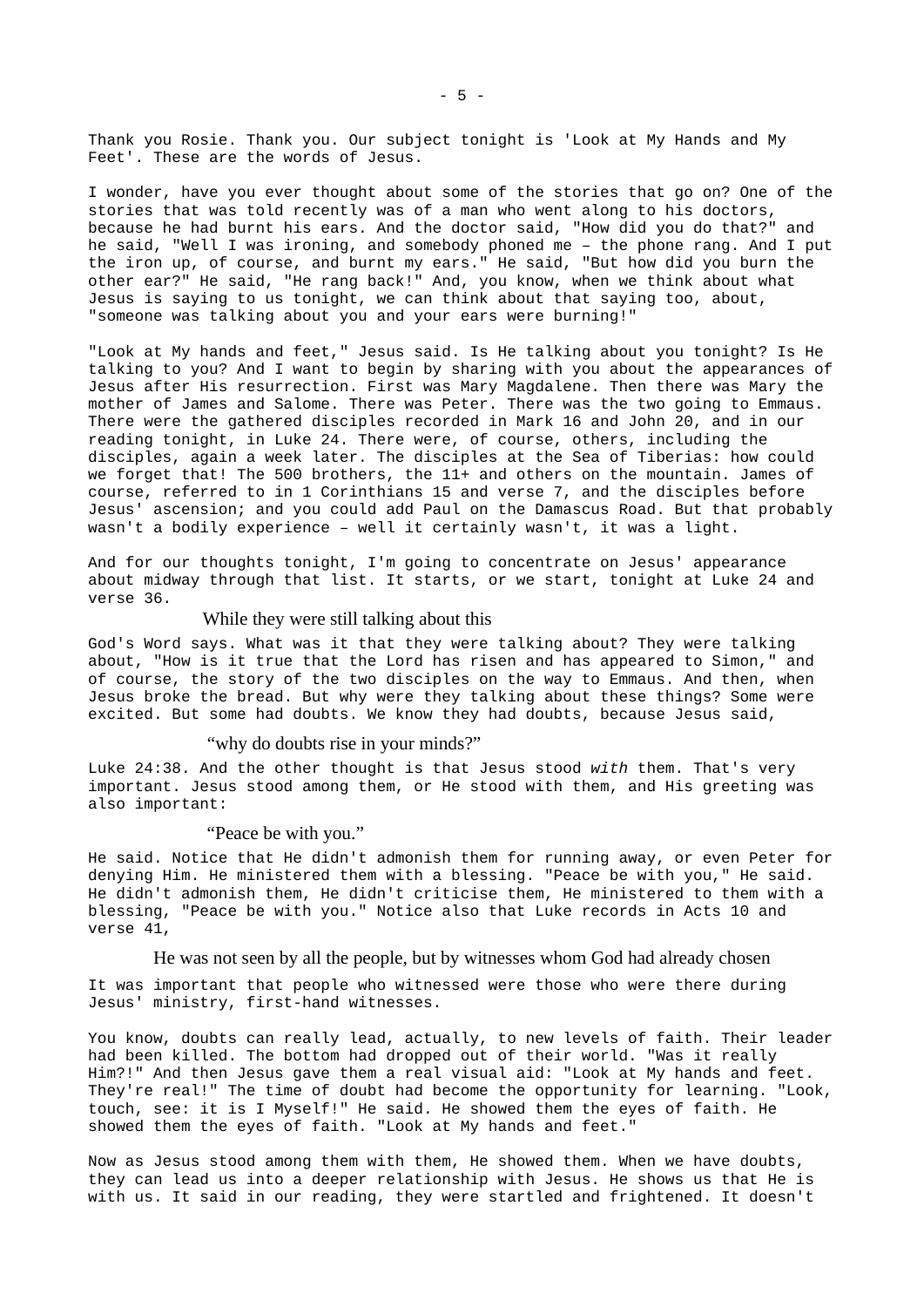say they were all frightened and startled. But as Jesus addressed them all, it's implied isn't it? Even those who had met Him already, after His resurrection. Even Peter: was he afraid and startled? Was he frightened?

And even the Emmaus Road disciples, and they'd dashed all the way back from Emmaus. "How did He come to be in our assembled group?" they might have thought. "How did He get there?" Or an even bigger question was, "Why was He there?" Why was He there. I think there might be two answers that I can suggest to you this evening. Number one was that He told them from the Scriptures. He told them that the Scriptures were fulfilled. They were fulfilled so much that He shared them again with them.

- Maybe He referred that He was born in Bethlehem, as prophesied by Micah.
- Maybe He talked about the virgin birth from Isaiah,
- or His resurrection,
- or others who had told Him that He would perform miracles,
- speak in parables,
- be rejected,
- be a man of sorrows and acquainted with grief,
- enter Jerusalem on a donkey,
- be betrayed by 30 pieces of silver,
- that He would be in the grave, or the tomb, three days,
- and that He would rise from the dead.
- It was also told in advance by David, Daniel, Isaiah, Jeremiah, that there would be a new covenant.
- His kingdom would last forever.

And the second answer I might suggest is, He was there to show them, "You are blessed when you believe in spite of your doubts; that blessings come even when you doubt!" Even when you bring them honestly and faithfully to Jesus, because that's what you have to do with your doubts. The blessings come: face them! Face the doubts honestly, and bring them to Jesus and say, "This is difficult to understand. I have a doubt here."

He says, "Look at My hands and feet. Touch! Handle Me if you like. See! Don't just look but see! Learn, and as a result you will grow spiritually!" They were after all learners. They were disciples, that's what it means. You will grow more like Him.

The application applies to us as His disciples today. We become His hands and His feet: His hands and His feet in His service, in the power of the Holy Spirit, the promised Holy Spirit, the power enabling, in the case of those disciples, to continue, to carry on being disciples, but also in our case in 2021, as children of God, which was in our first reading tonight. Listen to this [Luke 24:49]: "And I, Jesus," He said, "am going to send you what My Father has promised. But wait until you have been clothed with the power from on high." So in these days in 2021, what are you, and I, going to do with this power that we are clothed with from on high? What are we going to do with it? Number one, we're going to witness: we're going to tell others about the Good News. How do we do it? Simply by having a relationship which is true and strong and personal with Jesus Christ.

You know there was once a competition, reciting something from the Bible, and the passage that was given was well known. Probably because everybody could recite it: Psalm 23. And in the final, one guy came and he recited, "The Lord is my shepherd." He put all the accent on the right words. He was sensitive about it. He did it so well that they applauded at the end, and brought him back for an encore, to recite it again. It was tremendous. It was lovely. It was wonderful. The other person in the final, he got up and he recited the 23rd Psalm also. And at the end, it was so emotional, the way he recited it, that there was a stunned silence. No one applauded. No one called him back for an encore. And then the other contestant got to his feet and he said this, "I know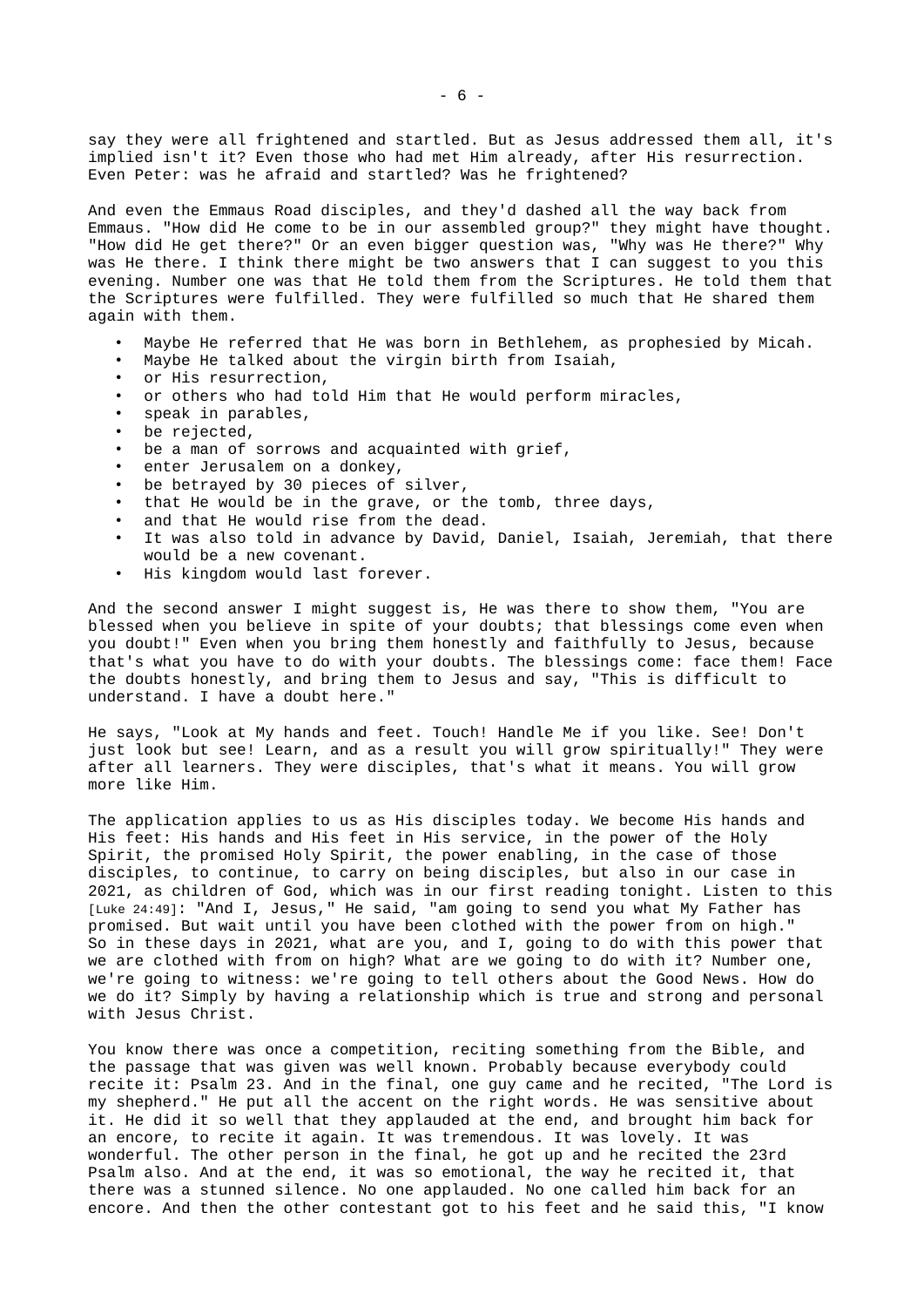the psalm, but he knows the shepherd." He knows the shepherd, Jesus. And that's what we have to do, and make sure when we're clothed with this power from on high, we're filled with the Holy Spirit, we're promised that we'll be filled with the Holy Spirit, to be effective, to be good witnesses, to tell others the Good News. When we come to know the Lord Jesus as our Saviour, the Holy Spirit comes, and we are empowered to tell others, by the way we live as well as what we say.

Now I'm going to give you a challenge tonight. Are you willing to be encouraged this week with a daily dose of Jesus' love? We in recent days had jabs. A love jab, I suggest, for each day of the week. Try it:

First of all, jab number one, probably today, probably this evening, receive the gift of peace. We had that in our reading and in our thoughts: Luke 24:36: "Peace be with you," said Jesus. Have you received it? Have you received the jab? Have you received Peace?

Secondly, day number 2, joy, the joy that only Jesus brings. We had that also tonight, Luke 24:41: 'Joy and amazement'. The disciples, they might have doubted but when they realise who He was, they were filled with joy and amazement.

Thirdly, abiding in Jesus, just simply being a disciple, a learner. "Look, touch, see, learn."

And then accept the resources, number 4: jab number 4, resources that are available in Jesus' name. You know, you need to ask. "Ask and it shall be given unto you, seek and you shall find," the Word says. Resources! Unbelievable!

And fifthly, achievements, because of the power of the Most High. "I'm going to send you Him," Luke records in verse 48 of that chapter 24.

And sixthly the companionship and empowering of the promised Holy Spirit, again, in Luke 24:48.

And lastly, and this is a wonderful jab of Jesus' love: the certainty of a heavenly home in the future as children of God: that was in our reading from John, 1 John 3 verse 1. Listen to what he said: "How great is the love the Father has lavished upon us." What a jab! How great is the love Father has lavished upon us. John says that in his epistle, 1 John 3 and verse 1; and then still in that passage, 1 John 3 and verse 2, it says, "Dear friends, now we are," (not maybe) "Now we are children of God. And what we will be has not yet been made known." (That's faith isn't it?!) "But we know that when He appears, we shall be like Him." (I'd like to add there, 'without doubt') "We shall see Him as He is."

When they looked at His hands and feet in that disciples' assembly, they no doubt saw the marks of the nails in the hands and the feet. "Look at My hands and feet," said Jesus, "touch Me, handle Me," but the real reason was, "It's I myself," Jesus said, "I'm real! I'm real!" And we will know it's Him. I'm sure on that great day, we shall look at Jesus' face. We might look at His hands and feet, but we will look at His face. And the words of a well-known hymn<sup>[1](#page-6-0)</sup> come to mind,

We shall see His lovely face, some bright golden morning. When the clouds have lifted {not rifted, lifted!} and the shades have flown; Sorrow will be turned to joy, heartaches gone forever; No more nights, only light, when we see His face.

<span id="page-6-0"></span><sup>1</sup> We Shall See His Lovely Face – by Norman J. Clayton 1903-1992(?) (published 1946 or earlier)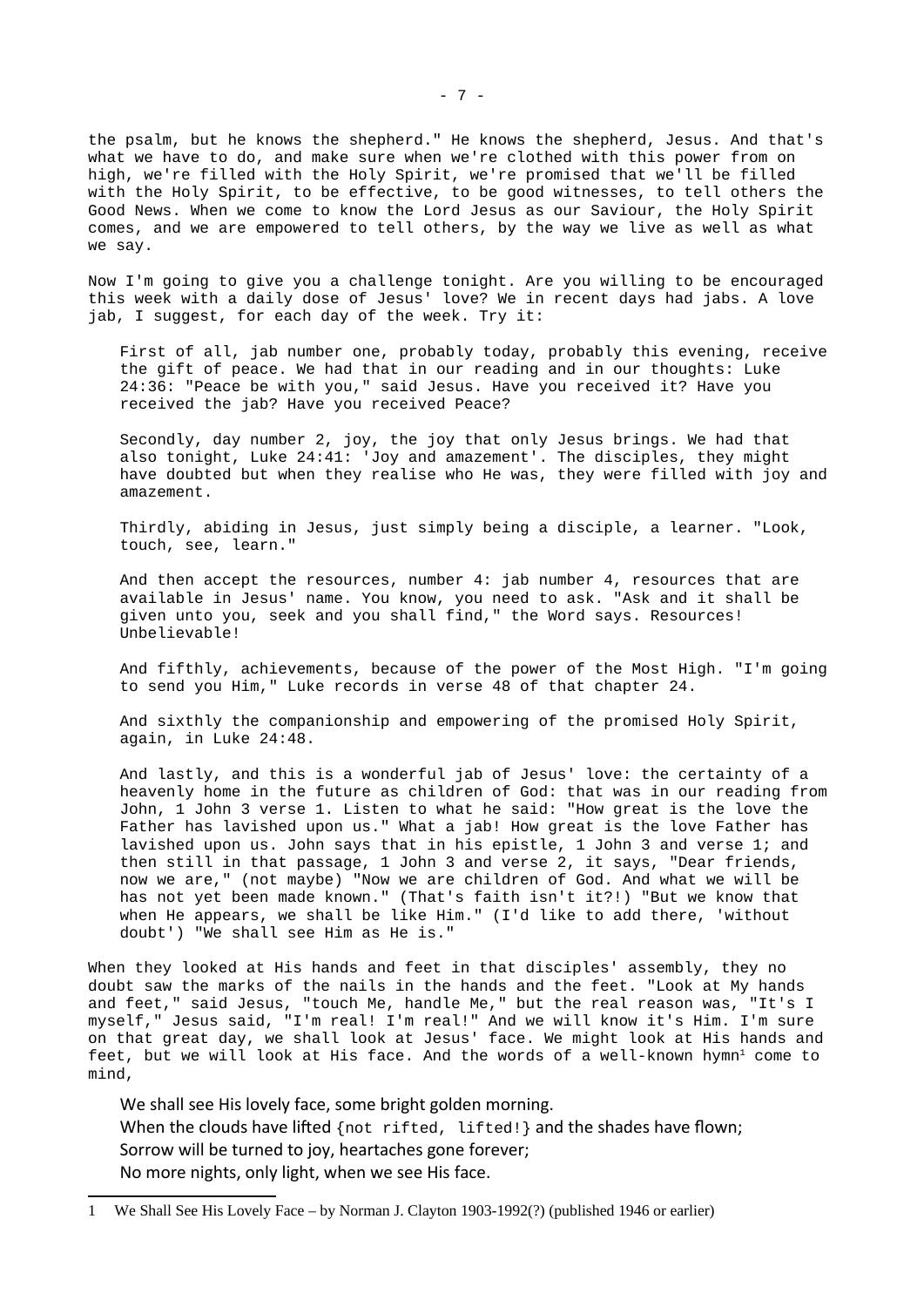- 8 -

A prayer.

Heavenly Father, we thank you for the Lord Jesus.

We pray that during this week, we may receive your gift of peace. "Peace be with you," Jesus said, Your dear Son said, help us to receive it.

Lord, help us also to remember the joy and experience the joy that Jesus brings: joy and amazement of what You can do.

Help us to abide in Jesus by being a disciple, a learner.

Help us to accept the resources with a gratitude that are available to us in Jesus' name and help us, if we're doubting, to ask for them.

Help us with the achievements that can only be achieved by the power of the Most High, that You have sent to each Christian.

Help us also to have joy in the companionship and empowering of the promised Holy Spirit,

and to certainly know the certainty of a Heavenly home reserved for us in the future as children of God.

And go out into this week, knowing that, how great is the love You have for us and want to lavish upon us as children of Yours. In Jesus' name we pray. Amen.

[Val:]

Thank you Sam. That was so good. Can we have a moment or two where we simply think about this first job that Sam was talking about, the gift of peace. So as we sit in the quiet of a Sunday evening, and if you haven't received it, ask your Heavenly Father for the gift of peace for this coming week, just for a moment or two.

Thank You, Lord, that You say that if we ask, You will give us what we need, and so therefore we thank You for the gift of peace, going into this coming week. Amen.

# <span id="page-7-0"></span>*Collect for the 3rd Sunday of Easter*

So we continue in prayer now with the collect for the third Sunday of Easter. Let's pray.

Almighty Father, who in your great mercy gladdened the disciples with the sight of the risen Lord: give us such knowledge of his presence with us, that we may be strengthened and sustained by his risen life and serve you continually in righteousness and truth; through Jesus Christ your Son our Lord, who is alive and reigns with you, in the unity of the Holy Spirit, one God, now and for ever. **Amen**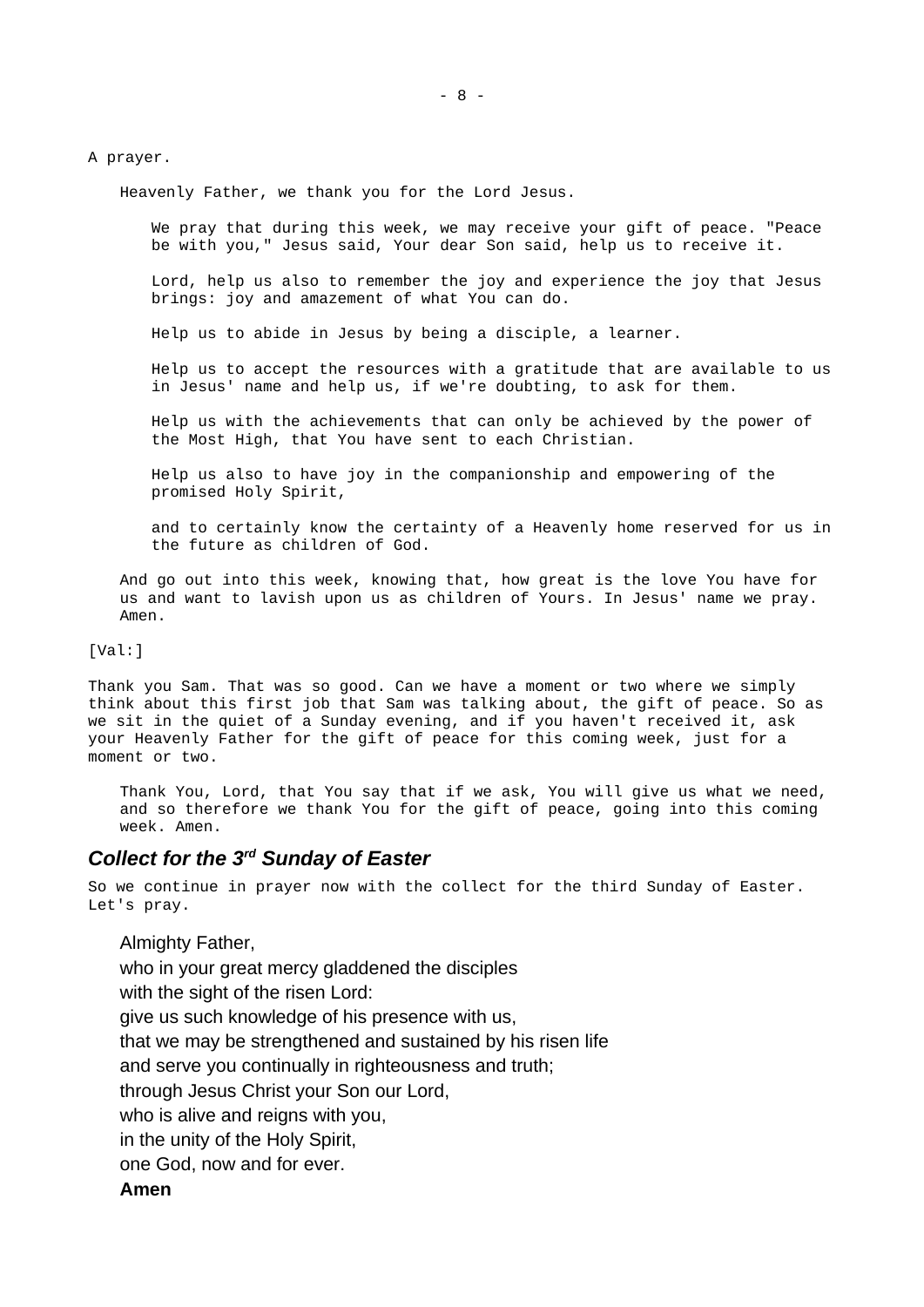#### <span id="page-8-0"></span>*Intercessions*

We offer our intercessions to Almighty God, our loving Father. When I say, "Lord in Your mercy," you might like to reply, "Hear our prayer."

We thank You for the gift of Your Spirit who enables us to know that we are Your beloved children. We thank You that in this uncertain world we know the certainty of Your peace, and we pray that we may take this knowledge into the coming week.

We pray for the Church across the world, thinking especially of those countries where the Church is persecuted. Thank You for the faithful witness of so many under such difficult circumstances. We remember before God now those countries which are on our hearts. Lord God give our brothers and sisters there courage and hope and a knowledge of Your peace.

We pray for our own church, for Christopher and for John our bishops, for Andrew our vicar, and for all those who lead in St John's. We pray for the APCM, and for the new PCC, that people may desire to serve You on the PCC and they do so faithfully, so that Your Kingdom in Kenilworth is extended.

Lord in Your mercy, **hear our prayer**.

We pray for our world, for those who are trying to combat climate change, that we may all work together to protect the weak and vulnerable. We also pray for wisdom for those trying to combat the coronavirus, that we who are rich may be generous and helping those countries which are poor.

We pray too for the conflicts that mar our world, bringing before God those countries which again are on our hearts: we think of Ethiopia, of Syria, Yemen, and other places we bring before You in the quiet now.

Lord, we pray that You will bring peace to our troubled world. Lord in Your mercy, **hear our prayer**.

We pray for our town of Kenilworth, for all who live and work here, and we thank You for the joy of living here. We pray for Churches Together, that we all strive to live in unity and to bring Your Kingdom closer. We pray for those activities that are starting up again, and for those who will be frightened to join in community after so long. We thank You for the many gifts You've given us here, and we pray that we may use them to Your glory.

Lord, in Your mercy, **hear our prayer**.

We pray for all who are ill and for those who care for them. We thank You, Lord for the bravery and the endurance of those who work as carers and in the NHS and we pray that You will sustain and bless them. We bring before God those who are known to us who are ill, and who need our prayers and our care, and our love.

Father God, You care for all Your children and all our needs are known to You. We pray for healing for those for whom we prayed: for patients and for a sense of Your presence with them, and with those who care for them.

We pray for all those who mourn at this time. It's hard for us when we can't mourn as we would wish, when we can't see the ones we love and hold them. We pray for those whose loved ones have died, and especially today we think of the Queen, and pray that You will comfort her in the loss of Prince Philip, and we also pray for the many, some of whom are known to us, who died recently, and ask that You will bring Your comfort and Your love to those who mourn.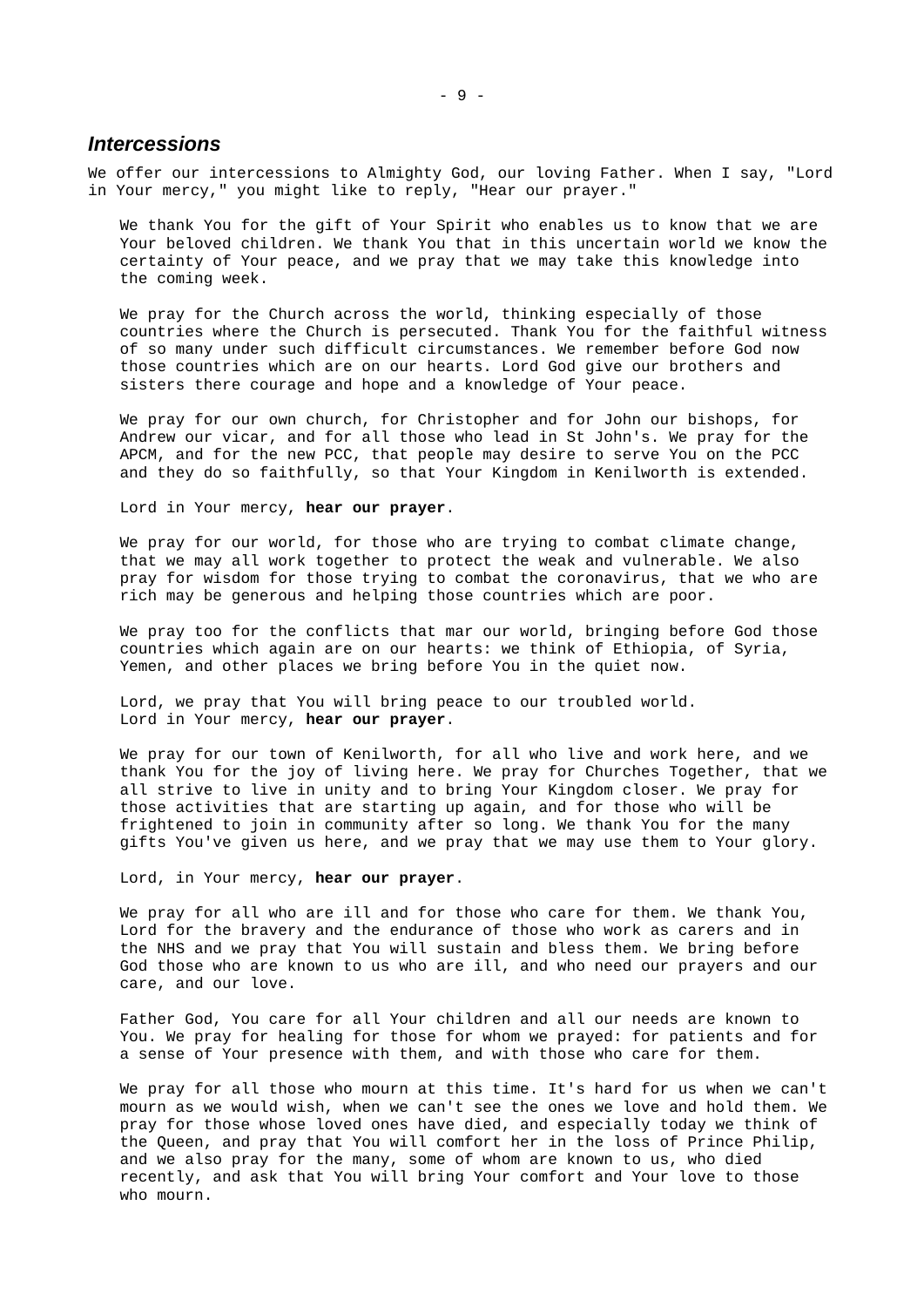Merciful Father, accept our prayers for the sake of Your Son, our Saviour, Jesus Christ.

## <span id="page-9-2"></span>*The Lord's Prayer*

So gathering our prayers and praises into one, as our Saviour has taught us, so we pray together.

*All* **Our Father in heaven, hallowed be your name, your kingdom come, your will be done, on earth as in heaven. Give us today our daily bread. Forgive us our sins as we forgive those who sin against us. Lead us not into temptation but deliver us from evil. For the kingdom, the power, and the glory are yours now and for ever. Amen.**

### <span id="page-9-1"></span>*The Grace and Blessing*

Thank you for being with us tonight and for worshipping with us. We pray that you'll be blessed during the coming week. And as we go shall we say the grace together, and then I'll do a blessing, remembering that although we're separate, we're still a body of Christ in Kenilworth and elsewhere, and we can bless one another, even though we're at a distance. So we say together the grace:

*All* **The grace of our Lord Jesus Christ, and the love of God, and the fellowship of the Holy Spirit, be with us all evermore. Amen.**

And a blessing<sup>[2](#page-9-3)</sup>, which I love.

Now to him who is able to do immeasurably more than all we can ask or conceive, by the power which is at work among us, to him be glory in the Church and in Christ Jesus throughout all ages.

### <span id="page-9-0"></span>*3 rd Hymn: Oh the Deep Deep Love of Jesus*

So we remind ourselves now in our final hymn of how much Jesus loves us. *Oh the Deep Deep Love of Jesus*.

- 1. Oh the deep, deep love of Jesus! Vast, unmeasured, boundless, free, Rolling as a mighty ocean In its fullness over me. Underneath me, all around me, Is the current of your love; Leading onward, leading homeward, To your glorious rest above.
- 2. Oh, the deep, deep love of Jesus! Spread His praise from shore to shore, How He loveth, ever loveth, Changeth never, nevermore; How He watches o'er His loved ones, Died to call them all His own; How for them He intercedeth, Watcheth o'er them from the throne.

<span id="page-9-3"></span><sup>2</sup> Ephesians 3:20-21 – translation from Common Worship [CW]